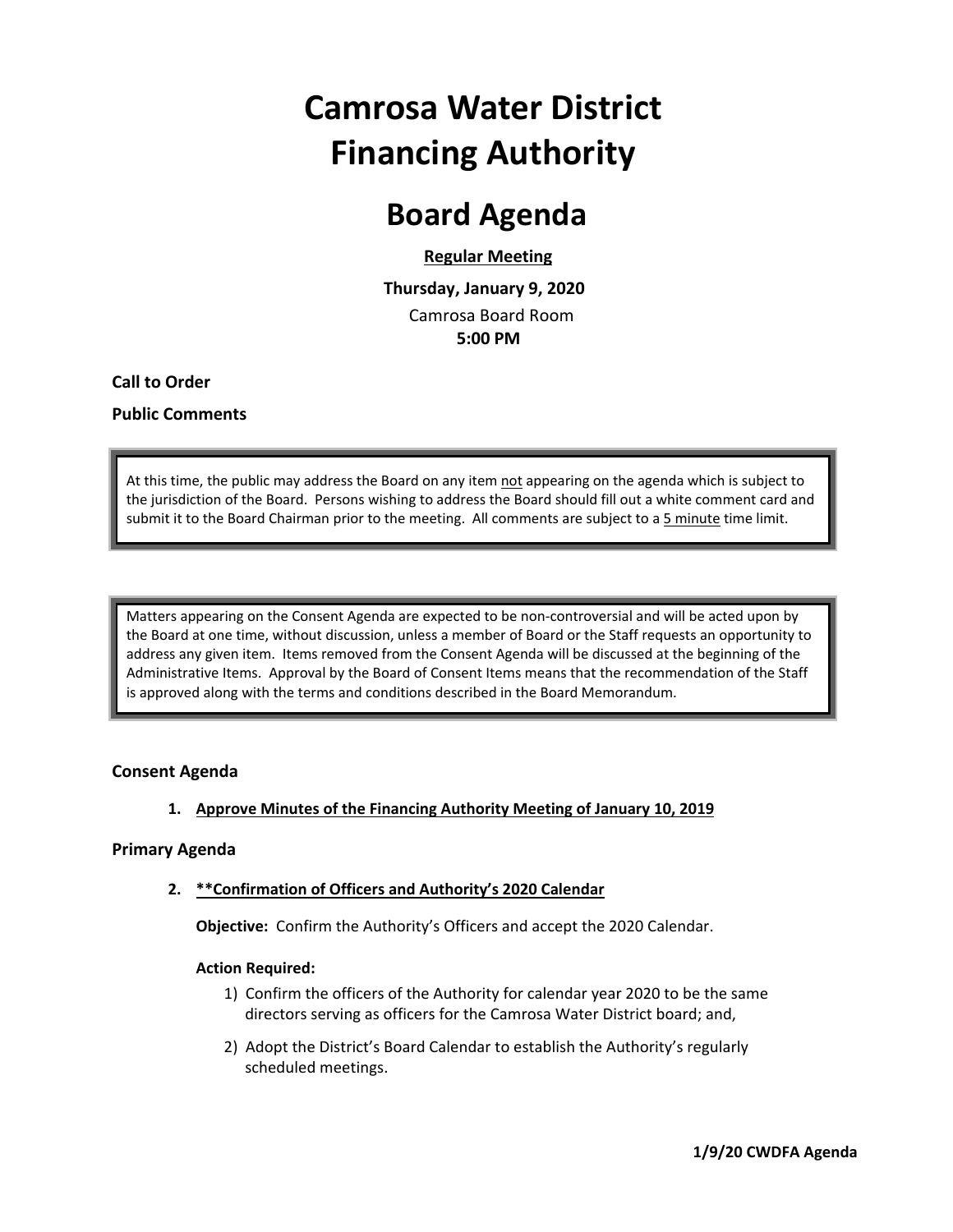PLEASE NOTE: The Board of Directors may hold a closed session to discuss personnel matters or litigation, pursuant to the attorney/client privilege, as authorized by Government Codes 54957.6 or 54956.9 respectively. Any of the items that involve pending litigation may require discussion in closed session on the recommendation of the Board's Legal Counsel.

#### **Comments by General Manager**

**Comments by Directors**

#### **Adjournment**

Note: \*\* indicates agenda items for which a staff report has been prepared or backup information has been provided to the Board. Copies of the full agenda are available for review at the District Office.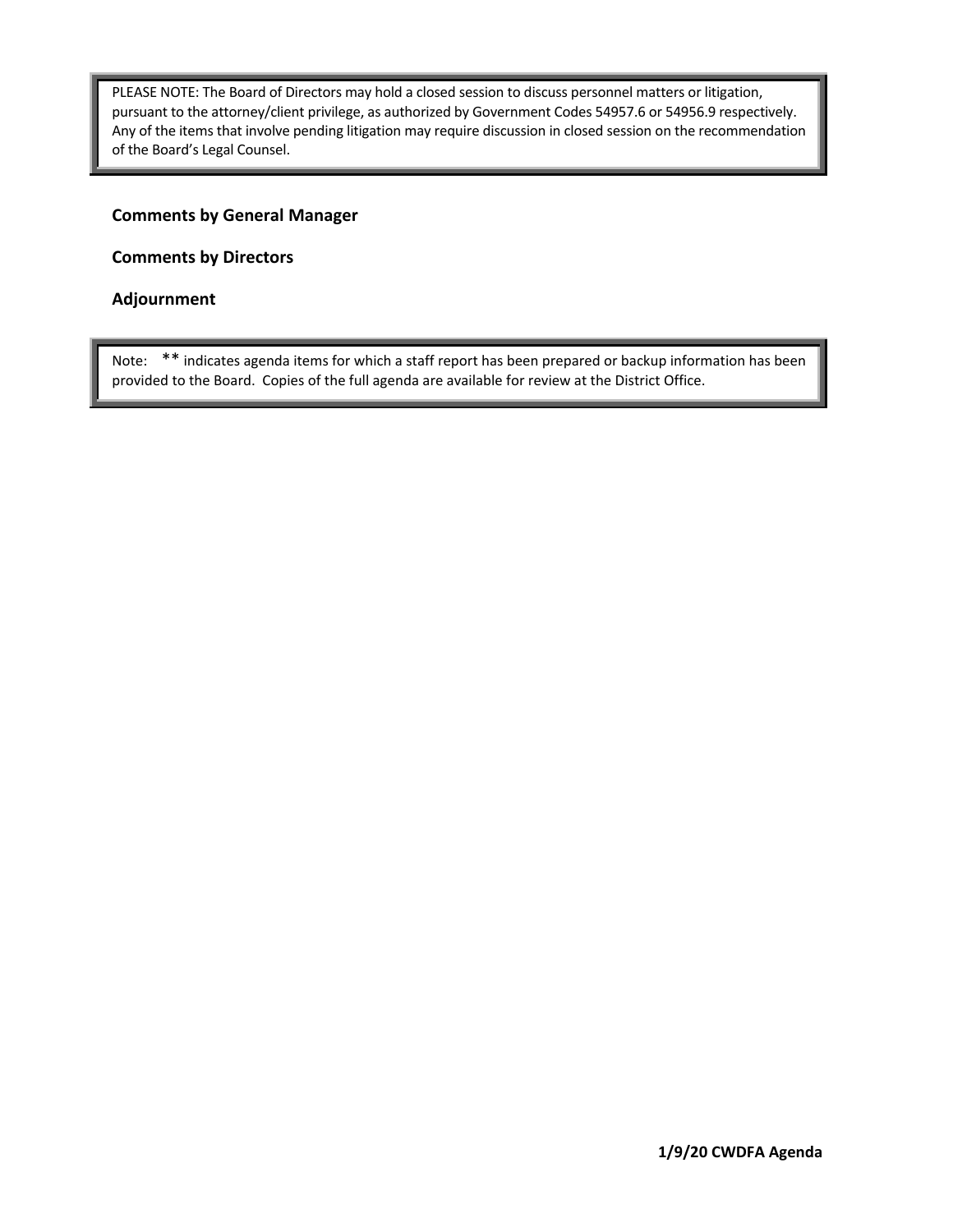# **Camrosa Water District Financing Authority**

### **Board Minutes**

#### **Regular Meeting**

#### **Thursday, January 10, 2019** Camrosa Board Room **5:00 PM**

- **Call to Order** The meeting was convened at 5:36 P.M.
	- Present: Eugene F. West, President (via phone) Terry L. Foreman, Vice‐President Jeffrey C. Brown, Director Al E. Fox, Director Timothy H. Hoag, Director
		- Staff: Tony L. Stafford, General Manager Ian Prichard, Water Resource Manager Jozi Scholl, Manager of Customer Accounts/Business Tamara Sexton, Manager of Finance Kevin Wahl, Superintendent of Operations Greg Jones, Legal Counsel

#### **Public Comments**

None

#### **Consent Agenda**

#### **1. Approve Minutes of the Financing Authority Meeting of January 11, 2018**

#### **Amendments: None.**

 The Board approved the Minutes of the Regular Meeting of January 11, 2018.

**Motion:** Hoag **Second:** Fox **Motion carried unanimously.**

#### **Primary Agenda**

#### **2. Confirmation of Officers and Authority's 2019 Calendar**

The Board took the following actions:

- 1) Confirm the officers of the Authority for calendar year 2019 to be the same directors serving as officers for the Camrosa Water District board; and
- 2) Adopt the District's Board Calendar to establish the Authority's regularly scheduled meetings.

**Motion:** Brown **Second:** Fox **Motion carried unanimously.**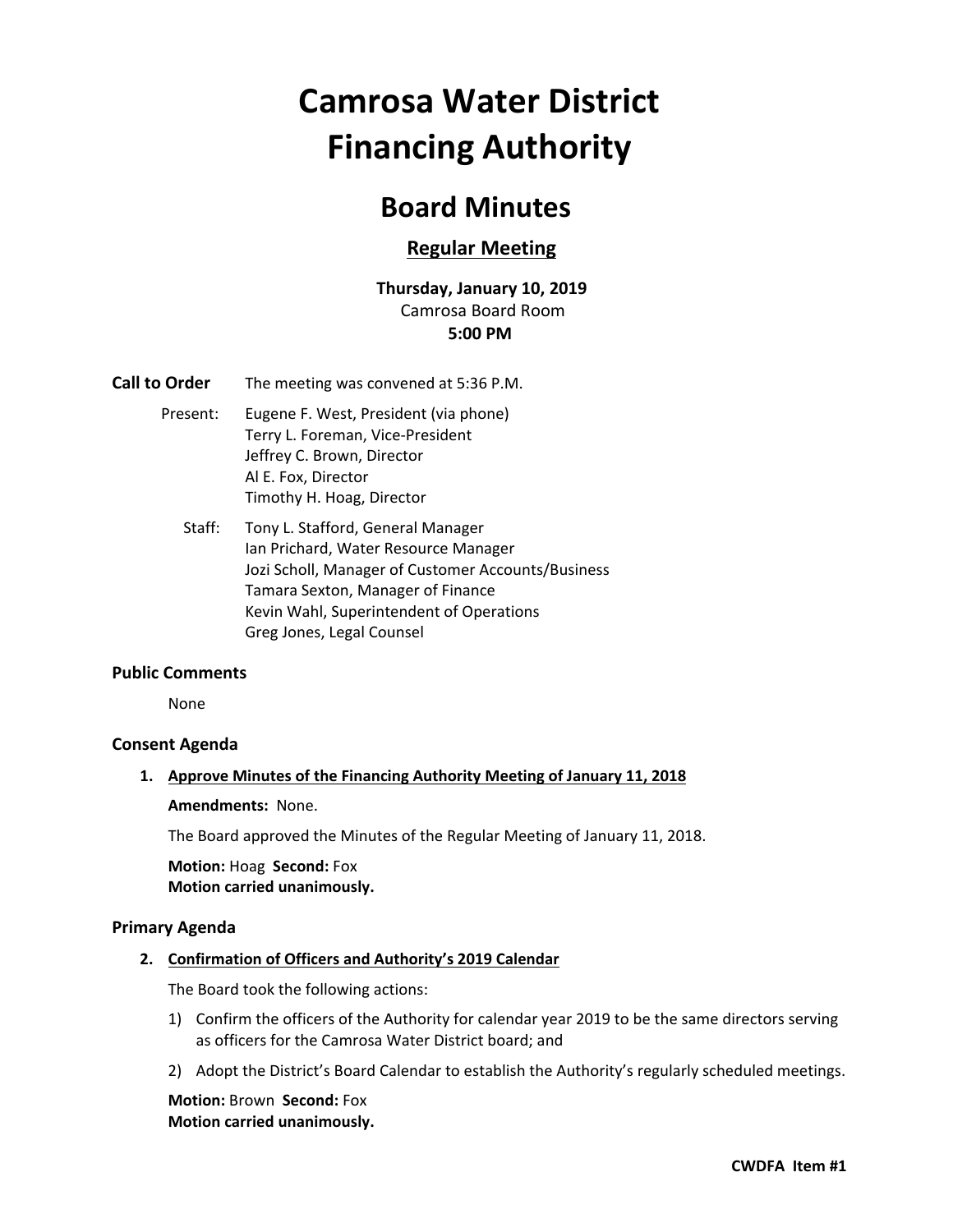#### **Comments by General Manager**

None

#### **Comments by Directors**

None

#### **Adjournment**

There being no further business to be brought before the Board, the meeting was adjourned at 5:37 P.M.

\_\_\_\_\_\_\_\_\_\_\_\_\_\_\_\_\_\_\_\_\_\_\_\_\_\_\_\_\_\_\_\_\_\_\_\_ \_\_\_\_\_\_\_\_\_\_\_\_\_\_\_\_\_\_\_\_\_\_\_\_\_\_\_\_\_ (ATTEST)

Tony L. Stafford, Secretary/Treasurer **Eugene F. West, President** Board of Directors **Board of Directors** 

**Camrosa Water District Financing Authority Camrosa Water District Financing Authority**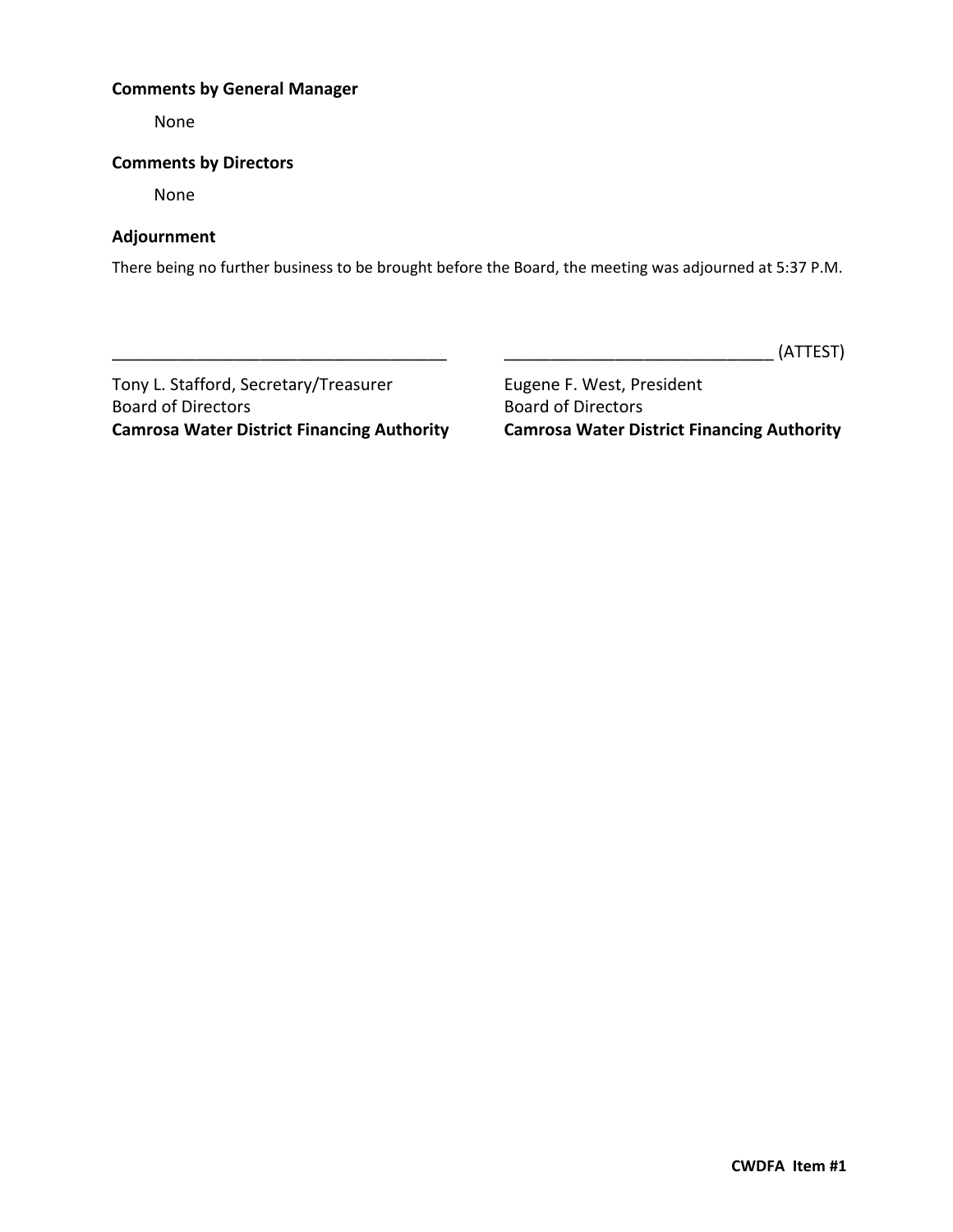# **Camrosa Water District Financing Authority**

### **Board Memorandum**

January 9, 2020

| To: | Board of Directors of the Camrosa Water District Financing Authority |
|-----|----------------------------------------------------------------------|
|     |                                                                      |

**From:** Tamara Sexton, Manager of Finance

#### **Subject: Confirmation of Officers and Authority's 2020 Calendar**

**Objective:** Confirm the Authority's Officers and accept the 2020 Calendar.

#### **Action Required:**

- 1) Confirm the officers of the Authority for calendar year 2020 to be the same directors serving as officers for the Camrosa Water District board; and,
- 2) Adopt the District's Board Calendar to establish the Authority's regularly scheduled meetings.

**Discussion:** The first order of business at the first meeting of the Authority held each calendar year is the confirmation of officers and adoption of regularly scheduled meetings.

The President and Vice‐President of the Authority shall be the same members who are the President and Vice‐President, respectively, of the Board of Directors of the District.

The By-Laws of the Authority establish that regular meetings of the Authority be held on the same dates and immediately following the regular meetings of the District. The Authority may cancel in advance the regularly scheduled meeting, if there is no business to be considered by the Authority. This assures the Authority will have a regular meeting to approve a bond issue under the Act.